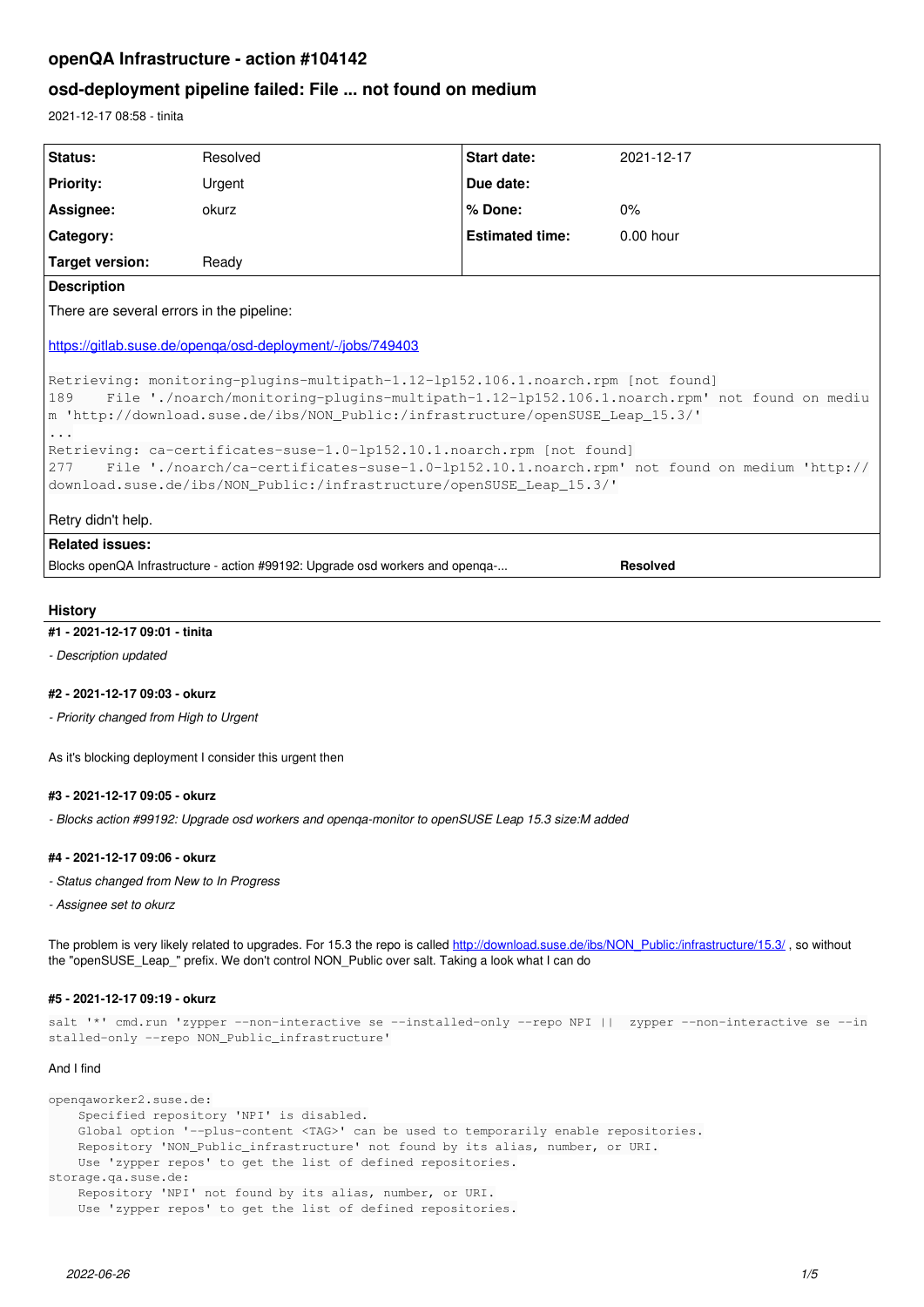Repository 'NON\_Public\_infrastructure' not found by its alias, number, or URI. Use 'zypper repos' to get the list of defined repositories. openqaworker6.suse.de: Specified repository 'NPI' is disabled. Global option '--plus-content <TAG>' can be used to temporarily enable repositories. Repository 'NON\_Public\_infrastructure' not found by its alias, number, or URI. Use 'zypper repos' to get the list of defined repositories. openqaworker9.suse.de: Specified repository 'NPI' is disabled. Global option '--plus-content <TAG>' can be used to temporarily enable repositories. Repository 'NON\_Public\_infrastructure' not found by its alias, number, or URI. Use 'zypper repos' to get the list of defined repositories. openqaworker8.suse.de: Specified repository 'NPI' is disabled. Global option '--plus-content <TAG>' can be used to temporarily enable repositories. Repository 'NON Public infrastructure' not found by its alias, number, or URI. Use 'zypper repos' to get the list of defined repositories. openqaworker5.suse.de: Specified repository 'NPI' is disabled. Global option '--plus-content <TAG>' can be used to temporarily enable repositories. Repository 'NON\_Public\_infrastructure' not found by its alias, number, or URI. Use 'zypper repos' to get the list of defined repositories. openqaworker10.suse.de: Repository 'NPI' not found by its alias, number, or URI. Use 'zypper repos' to get the list of defined repositories. Repository 'NON\_Public\_infrastructure' not found by its alias, number, or URI. Use 'zypper repos' to get the list of defined repositories. openqaworker13.suse.de: Repository 'NPI' not found by its alias, number, or URI. Use 'zypper repos' to get the list of defined repositories. Repository 'NON\_Public\_infrastructure' not found by its alias, number, or URI. Use 'zypper repos' to get the list of defined repositories. malbec.arch.suse.de: Loading repository data... Reading installed packages... No matching items found. Repository 'NON\_Public\_infrastructure' not found by its alias, number, or URI. Use 'zypper repos' to get the list of defined repositories. grenache-1.qa.suse.de: Loading repository data... Reading installed packages... No matching items found. Repository 'NON\_Public\_infrastructure' not found by its alias, number, or URI. Use 'zypper repos' to get the list of defined repositories. openqaworker-arm-1.suse.de: Loading repository data... Reading installed packages... No matching items found. Repository 'NON\_Public\_infrastructure' not found by its alias, number, or URI. Use 'zypper repos' to get the list of defined repositories. openqaworker-arm-3.suse.de: Loading repository data... Reading installed packages... S | Name | Summary | Type ---+------------------------------+---------------------------------------------+-------- i+ | ca-certificates-suse | SUSE internal root certificates | package i+ | monitoring-plugins-multipath | Checks multipath connections to SAN storage | package openqaworker-arm-2.suse.de: Loading repository data... Reading installed packages... No matching items found. Repository 'NON\_Public\_infrastructure' not found by its alias, number, or URI. Use 'zypper repos' to get the list of defined repositories. openqaworker3.suse.de: Repository 'NPI' not found by its alias, number, or URI. Use 'zypper repos' to get the list of defined repositories. Repository 'NON\_Public\_infrastructure' not found by its alias, number, or URI. Use 'zypper repos' to get the list of defined repositories. openqa-monitor.qa.suse.de: Repository 'NPI' not found by its alias, number, or URI. Use 'zypper repos' to get the list of defined repositories. Repository 'NON\_Public\_infrastructure' not found by its alias, number, or URI. Use 'zypper repos' to get the list of defined repositories. backup.qa.suse.de: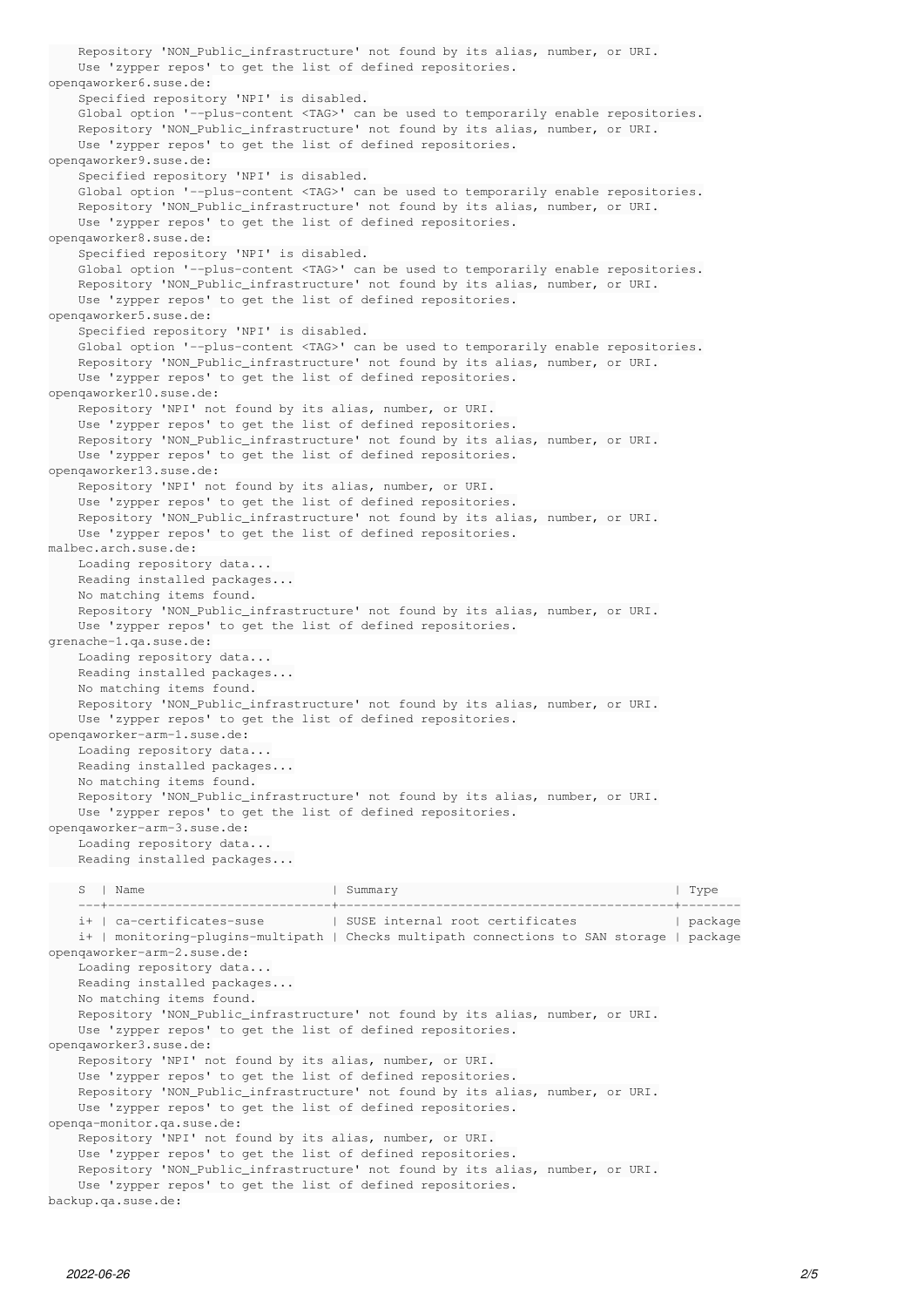Repository 'NPI' not found by its alias, number, or URI. Use 'zypper repos' to get the list of defined repositories. Repository 'NON\_Public\_infrastructure' not found by its alias, number, or URI. Use 'zypper repos' to get the list of defined repositories. openqa.suse.de: Repository 'NPI' not found by its alias, number, or URI. Use 'zypper repos' to get the list of defined repositories. Loading repository data... Reading installed packages... S | Name | Summary | Summary | Type ---+----------------------+---------------------------------+-------- i+ | ca-certificates-suse | SUSE internal root certificates | package i+ | check\_mk-agent | Agent for check\_mk | package # salt '\*' cmd.run 'sed -i "s/openSUSE\_Leap\_//" /etc/zypp/repos.d/{NPI,NON\_Public\_infrastructure}.repo' storage.qa.suse.de: sed: can't read /etc/zypp/repos.d/NPI.repo: No such file or directory sed: can't read /etc/zypp/repos.d/NON\_Public\_infrastructure.repo: No such file or directory openqaworker3.suse.de: sed: can't read /etc/zypp/repos.d/NPI.repo: No such file or directory sed: can't read /etc/zypp/repos.d/NON\_Public\_infrastructure.repo: No such file or directory openqaworker2.suse.de: sed: can't read /etc/zypp/repos.d/NON\_Public\_infrastructure.repo: No such file or directory openqaworker8.suse.de: sed: can't read /etc/zypp/repos.d/NON\_Public\_infrastructure.repo: No such file or directory openqaworker6.suse.de: sed: can't read /etc/zypp/repos.d/NON Public infrastructure.repo: No such file or directory openqaworker5.suse.de: sed: can't read /etc/zypp/repos.d/NON\_Public\_infrastructure.repo: No such file or directory openqaworker9.suse.de: sed: can't read /etc/zypp/repos.d/NON\_Public\_infrastructure.repo: No such file or directory malbec.arch.suse.de: sed: can't read /etc/zypp/repos.d/NON\_Public\_infrastructure.repo: No such file or directory grenache-1.qa.suse.de: sed: can't read /etc/zypp/repos.d/NON\_Public\_infrastructure.repo: No such file or directory backup.qa.suse.de: sed: can't read /etc/zypp/repos.d/NPI.repo: No such file or directory sed: can't read /etc/zypp/repos.d/NON\_Public\_infrastructure.repo: No such file or directory openqaworker10.suse.de: sed: can't read /etc/zypp/repos.d/NPI.repo: No such file or directory sed: can't read /etc/zypp/repos.d/NON\_Public\_infrastructure.repo: No such file or directory openqa-monitor.qa.suse.de: sed: can't read /etc/zypp/repos.d/NPI.repo: No such file or directory sed: can't read /etc/zypp/repos.d/NON\_Public\_infrastructure.repo: No such file or directory openqaworker13.suse.de: sed: can't read /etc/zypp/repos.d/NPI.repo: No such file or directory sed: can't read /etc/zypp/repos.d/NON\_Public\_infrastructure.repo: No such file or directory openqa.suse.de: sed: can't read /etc/zypp/repos.d/NPI.repo: No such file or directory openqaworker-arm-1.suse.de: sed: can't read /etc/zypp/repos.d/NON\_Public\_infrastructure.repo: No such file or directory openqaworker-arm-3.suse.de: sed: can't read /etc/zypp/repos.d/NON\_Public\_infrastructure.repo: No such file or directory openqaworker-arm-2.suse.de: sed: can't read /etc/zypp/repos.d/NON\_Public\_infrastructure.repo: No such file or directory ERROR: Minions returned with non-zero exit code

#### Now

salt '\*' cmd.run 'zypper ref'

#### **#6 - 2021-12-17 10:32 - okurz**

*- Status changed from In Progress to Feedback*

Retriggered OSD deployment job https://gitlab.suse.de/openga/osd-deployment/-/jobs/749445

Deployment continued <https://gitlab.suse.de/openqa/osd-deployment/-/pipelines/277889>

So we have the package "ca-certificates-suse" installed on all openQA server+worker but on some machines that comes from NPI, instead of SUSE\_CA which is a repo we install on all machines over salt.

To make sure this is consistent I did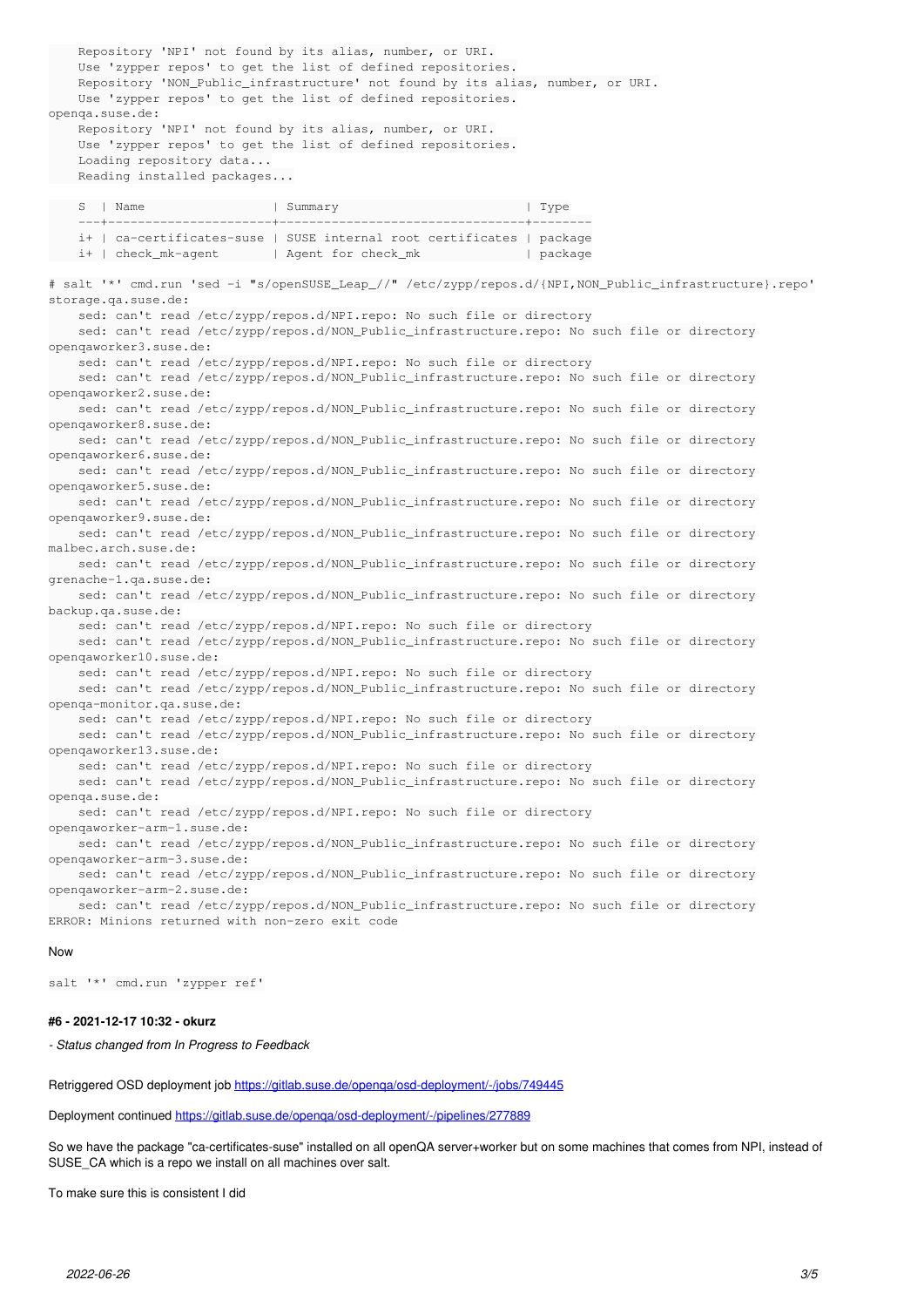```
salt '*' cmd.run 'zypper in --allow-vendor-change -f -r SUSE_CA ca-certificates-suse'
salt '*' cmd.run 'zypper --non-interactive mr -d NPI ||  zypper --non-interactive mr -d NON_Public_infrastruct
\text{line}'
```
so now we have ca-certificates-suse installed consistently from SUSE\_CA and non-salted repos disabled. Now this leaves at least "check\_mk-agent" as orphan on OSD.

We should consider using <https://github.com/okurz/scripts/blob/master/zypper-rm-orphaned>everywhere, or at least zypper packages --orphaned| awk '/^i/{ print \$5 }' ORS=" " in a first check to check for orphans: # salt '\*' cmd.run 'zypper packages --orphaned| awk "/^i/{ print \\$5 }" ORS=" "' openqaworker3.suse.de: System management is locked by the application with pid 10835 (zypper). Close this application before trying again. backup.qa.suse.de: System management is locked by the application with pid 29380 (zypper). Close this application before trying again. openqa-monitor.qa.suse.de: System management is locked by the application with pid 25012 (zypper). Close this application before trying again. storage.qa.suse.de: libply-boot-client4 libply-splash-core4 libply-splash-graphics4 libply4 libyui-ncurses14 libyui14 lifecycl e-data-sle-module-basesystem lifecycle-data-sle-module-desktop-applications lifecycle-data-sle-module-desktopproductivity lifecycle-data-sle-module-hpc lifecycle-data-sle-module-server-applications zypper-search-package s-plugin openqaworker2.suse.de: check\_mk-agent libbind9-160 libdns169 libirs160 libisc166 libisccc160 libisccfg160 liblwres160 libyui-ncur ses11 libyui11 monitoring-plugins-multipath zypper-search-packages-plugin openqaworker9.suse.de: check\_mk-agent libbind9-160 libdns169 libirs160 libisc166 libisccc160 libisccfg160 liblwres160 libyui-ncur ses11 libyui11 monitoring-plugins-multipath zypper-search-packages-plugin openqaworker8.suse.de: check\_mk-agent libbind9-160 libdns169 libirs160 libisc166 libisccc160 libisccfg160 liblwres160 libyui-ncur ses11 libyui11 monitoring-plugins-multipath zypper-search-packages-plugin openqaworker6.suse.de: check\_mk-agent libbind9-160 libdns169 libirs160 libisc166 libisccc160 libisccfg160 liblwres160 libyui-ncur ses11 libyui11 monitoring-plugins-multipath zypper-search-packages-plugin openqaworker5.suse.de: check\_mk-agent libbind9-160 libdns169 libirs160 libisc166 libisccc160 libisccfg160 liblwres160 libyui-ncur ses11 libyui11 monitoring-plugins-multipath zypper-search-packages-plugin grenache-1.qa.suse.de: PackageHub-release PackageHub-release-POOL bolt check\_mk-agent facter libcdio14 libcdio\_cdda1 libcdio\_para noia1 libffi4 libruby2\_1-2\_1 lifecycle-data-sle-module-toolchain monitoring-plugins-multipath puppet ruby2.1 r uby2.1-rubygem-hiera-1 ruby2.1-rubygem-json\_pure ruby2.1-rubygem-ruby-shadow ruby2.1-stdlib rubygem-hiera-1 sl e-module-adv-systems-management-release-POOL sle-module-toolchain-release-POOL zypper-search-packages-plugin openqaworker10.suse.de: libbind9-160 libdns169 libirs160 libisc166 libisccc160 libisccfg160 liblwres160 libyui-ncurses11 libyui11 zypper-search-packages-plugin openqaworker13.suse.de: check\_mk-agent libbind9-160 libdns169 libirs160 libisc166 libisccc160 libisccfq160 liblwres160 libyui-ncur ses11 libyui11 monitoring-plugins-multipath zypper-search-packages-plugin openqa.suse.de: check\_mk-agent libbind9-160 libdns169 libirs160 libisc166 libisccc160 libisccfq160 liblwres160 libply-boot -client4 libply-splash-core4 libply-splash-graphics4 libply4 libyui-ncurses11 libyui11 malbec.arch.suse.de: check\_mk-agent monitoring-plugins-multipath openqaworker-arm-3.suse.de: monitoring-plugins-multipath openqaworker-arm-2.suse.de: Minion did not return. [No response] The minions may not have all finished running and any remaining minions will return upon completion. To lo ok up the return data for this job later, run the following command: salt-run jobs.lookup\_jid 20211217095514906830 openqaworker-arm-1.suse.de: Minion did not return. [No response] The minions may not have all finished running and any remaining minions will return upon completion. To lo ok up the return data for this job later, run the following command: salt-run jobs.lookup\_jid 20211217095514906830 ERROR: Minions returned with non-zero exit code

looks ok to me (except for the non-responsive or busy machines). So I asked in <https://suse.slack.com/archives/C029APBKLGK/p1639735037085000> if we still need this package multipath monitoring, e.g. for icinga monitoring, but did go ahead with